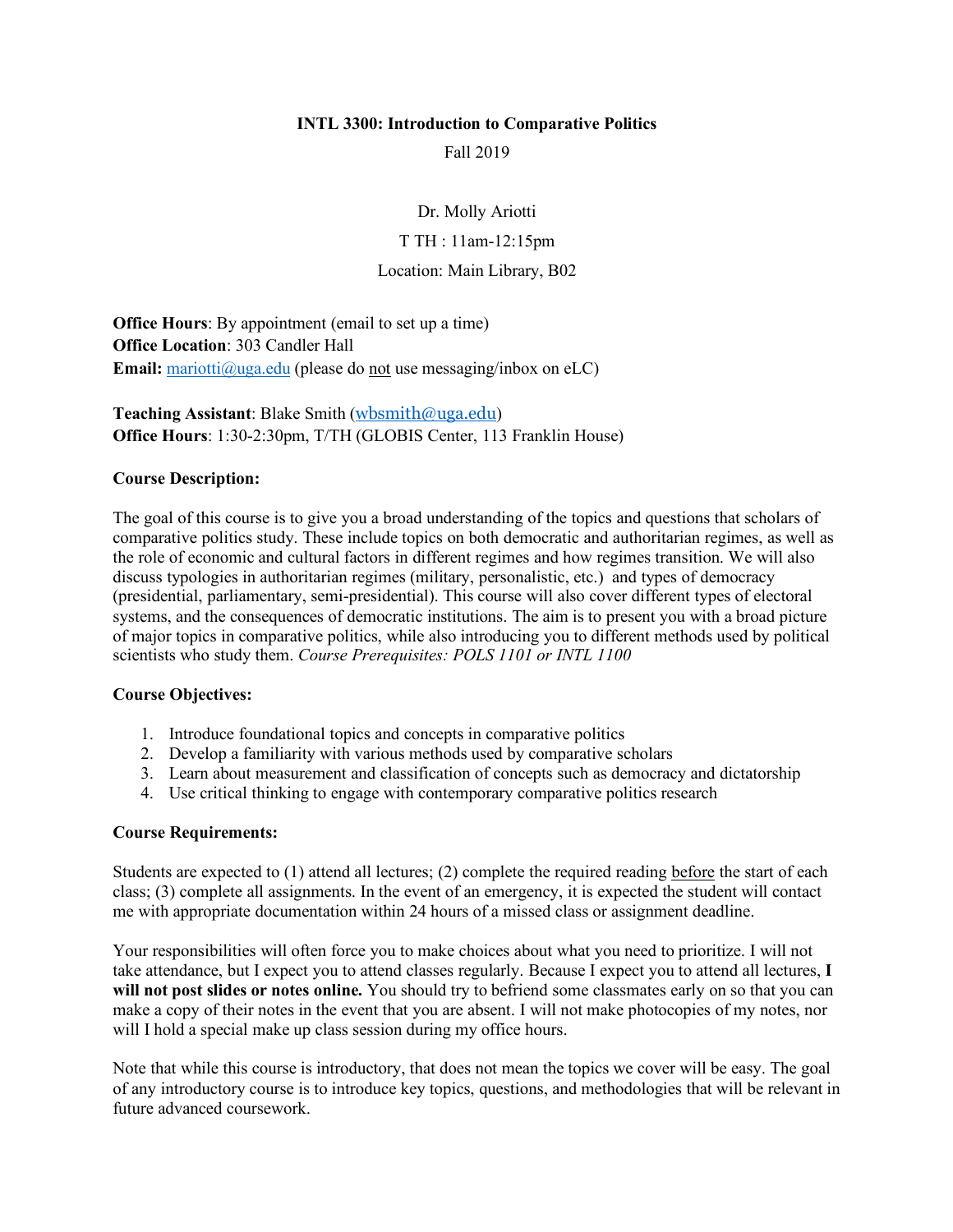## **Accommodations:**

If you have any special accommodations, I expect that you will provide me with all necessary paperwork during the first week of class, and set up a time to meet with me to discuss what I expect from you.

## **Assignments:**

I will discuss assignments in class, and information about the assignment and deadline may be posted to eLC. YOU ARE EXPECTED TO CHECK eLC ON A REGULAR BASIS. If you are absent, I encourage you to speak with a classmate or come to office hours in order to be clear about the expectations.

Homework will be made available during specific windows on eLC. These quiz assignments are designed to help you assess your understanding of the reading and class lectures. Each one is worth a relatively small proportion of your final grade – this is on purpose. I want you to know that it is OK to struggle with some weeks, and doing poorly on a week if you find the material challenging is not a deal breaker. It should, however, be a major indicator to you that you need to set up a time to see me and try to figure out where you missed points.

Homework assignments make up a little over half of your grade, so that you are rewarded for remaining engaged throughout the semester. You will also have a midterm and a final. The midterm is worth slightly less than the final exam, as the final will be cumulative and I expect you will improve once you are more familiar with the style of my exams.

## **Grading and Scale:**

Homework assignments (11, worth 5% each): 55% Midterm: 20% Final exam: 25%

| $C+$ (77-79.9)  |
|-----------------|
| $C(73-76.9)$    |
| $C - (70-72.9)$ |
| $D(60-69.9)$    |
| FAIL $(0-59.9)$ |
|                 |

# **Required Course Materials:**

There is one required textbook for this course, which is available at the campus bookstore as well as from various sources online. This edition was significantly revised, so you will want the third (blue) edition.

Clark, William, Matt Golder & Sona Golder. 2017. *Principles of Comparative Politics* (Third Edition). Washington D.C.: CQ Press/Sage.

Occasionally readings or chapters excerpted from books will be placed on eLC for you to access. Otherwise, readings are available through the library website (in order to access these readings you may either need to be on campus or logged into your Georgia library access account). Check the most recent syllabus regularly as it may be updated throughout the semester; it will always be available and up to date on eLC.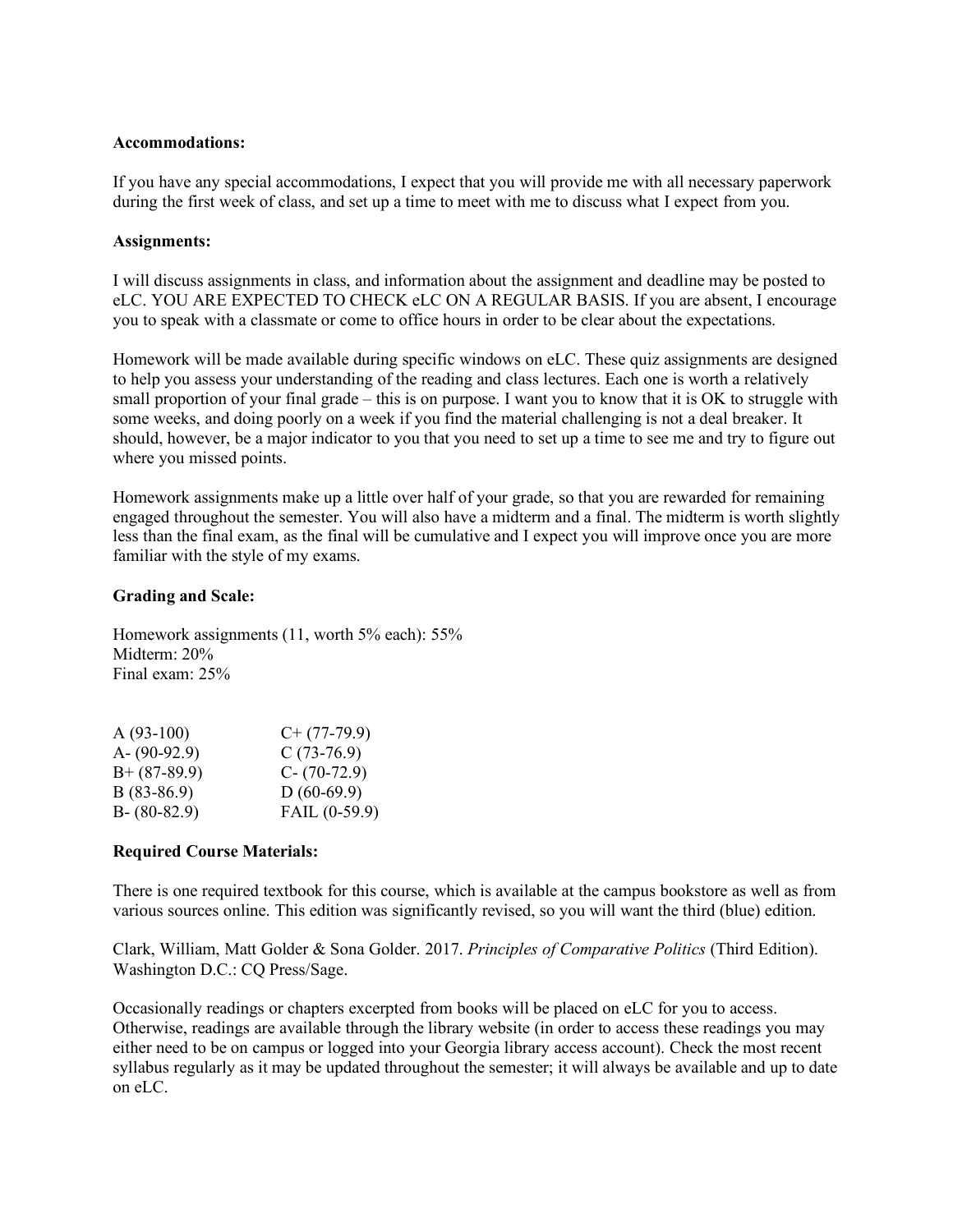## **SCHEDULE OF CLASSES**

Readings should be completed *prior to class* on the day they are listed.

*The course syllabus is a general plan for the course; deviations announced to the class by the instructor may be necessary. While I might adjust the timing for topics if we are unable to cover them as planned, I will not move the exam dates.*

### **Week 1: August 14-16 Chapter 1 – What is Comparative Politics?**

Clark, William, Matt Golder & Sona Golder. 2017. *Principles of Comparative Politics.* Chapter 1.

## **Week 2: August 19-23 Chapter 2 – What is Science?**

Clark, William, Matt Golder & Sona Golder. 2017. *Principles of Comparative Politics.* Chapter 2.

### **Week 3: August 26-30 Chapter 3 – What is Politics?**

Clark, William, Matt Golder & Sona Golder. 2017. *Principles of Comparative Politics.* Chapter 3.

*Thursday: NO CLASS (Conference)*

### **Week 4: September 2-6 Chapter 4 – What is the State?**

Clark, William, Matt Golder & Sona Golder. 2017. *Principles of Comparative Politics.* Chapter 4.

### **Week 5: September 9-13 Chapter 5 – Democracy and Dictatorship: Measurement and Conceptualization**

Clark, William, Matt Golder & Sona Golder. 2017. *Principles of Comparative Politics.* Chapter 5.

### **Week 6: September 16-20 Chapter 6 – The Economic Determinants of Democracy and Dictatorship**

Clark, William, Matt Golder & Sona Golder. 2017. *Principles of Comparative Politics.* Chapter 6.

**Week 7: September 23-27**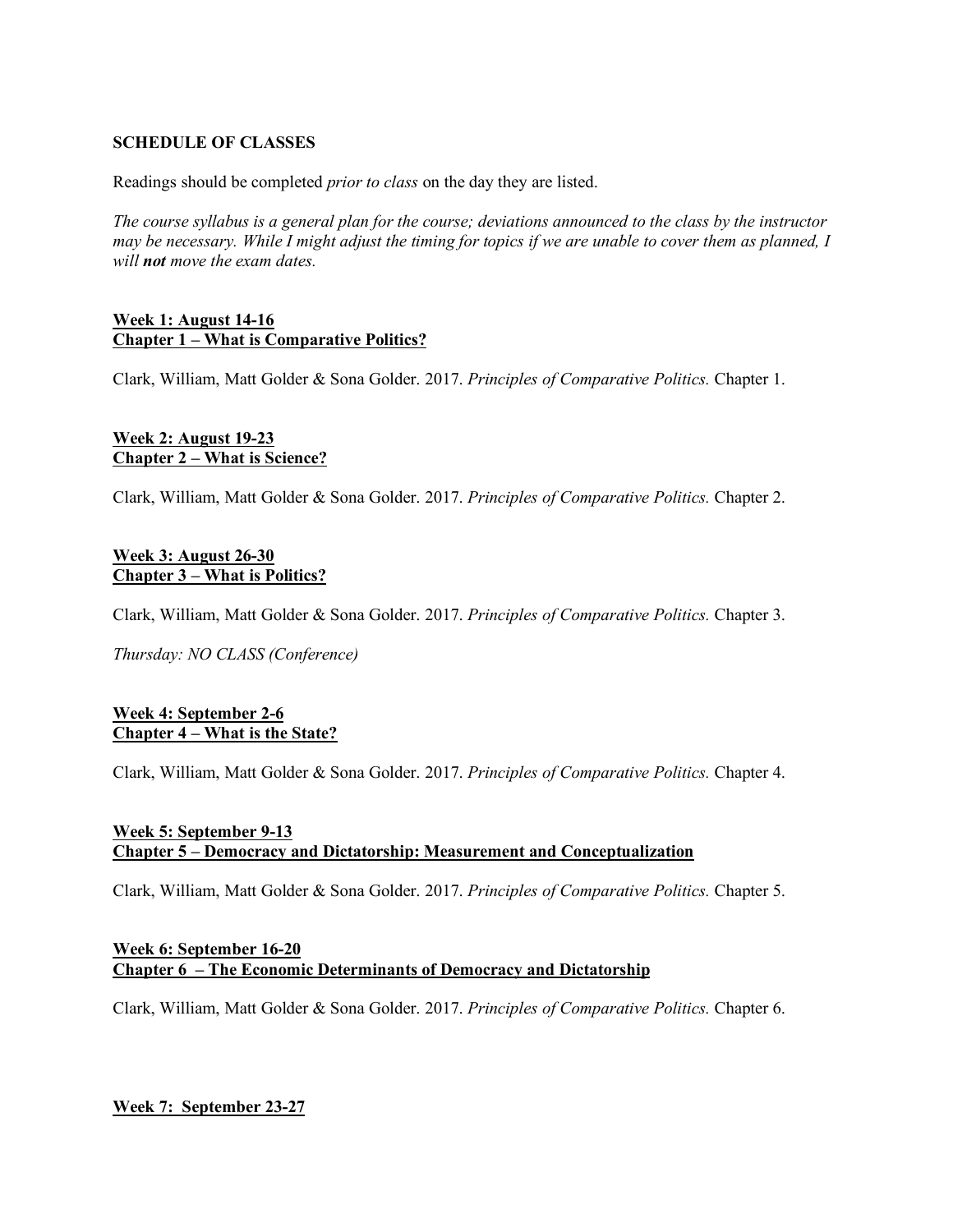# **Chapter 7 – The Cultural Determinants of Democracy and Dictatorship**

Clark, William, Matt Golder & Sona Golder. 2017. *Principles of Comparative Politics.* Chapter 7.

## **Week 8: September 30- October 4 Chapter 8 – Democratic Transitions**

Clark, William, Matt Golder & Sona Golder. 2017. *Principles of Comparative Politics.* Chapter 8.

*Thursday:* MIDTERM EXAM [in class]

## **Week 9: October 7-11 Chapter 9 – Democracy or Dictatorship: Does it make a difference?**

Clark, William, Matt Golder & Sona Golder. 2017. *Principles of Comparative Politics.* Chapter 9.

## **Week 10: October 14-18 Chapter 10 – Varieties of Dictatorship**

Clark, William, Matt Golder & Sona Golder. 2017. *Principles of Comparative Politics.* Chapter 10.

## **Week 11: October 21-25 Chapter 12 – Parliamentary, Presidential, and Semi-presidential Democracies**

Clark, William, Matt Golder & Sona Golder. 2017. *Principles of Comparative Politics.* Chapter 12.

## **Week 12: October 28 – November 1 Chapter 13 – Elections and Electoral Systems**

Clark, William, Matt Golder & Sona Golder. 2017. *Principles of Comparative Politics.* Chapter 13.

### **Week 13: November 4-8 Chapter 14 – Social Cleavages and Party Systems**

Clark, William, Matt Golder & Sona Golder. 2017. *Principles of Comparative Politics.* Chapter 14.

### **Week 14 : November 11-15 Chapter 16 – Consequences of Democratic Institutions pt1**

Clark, William, Matt Golder & Sona Golder. 2017. *Principles of Comparative Politics.* Chapter 16.

# **Week 15: November 19-23**